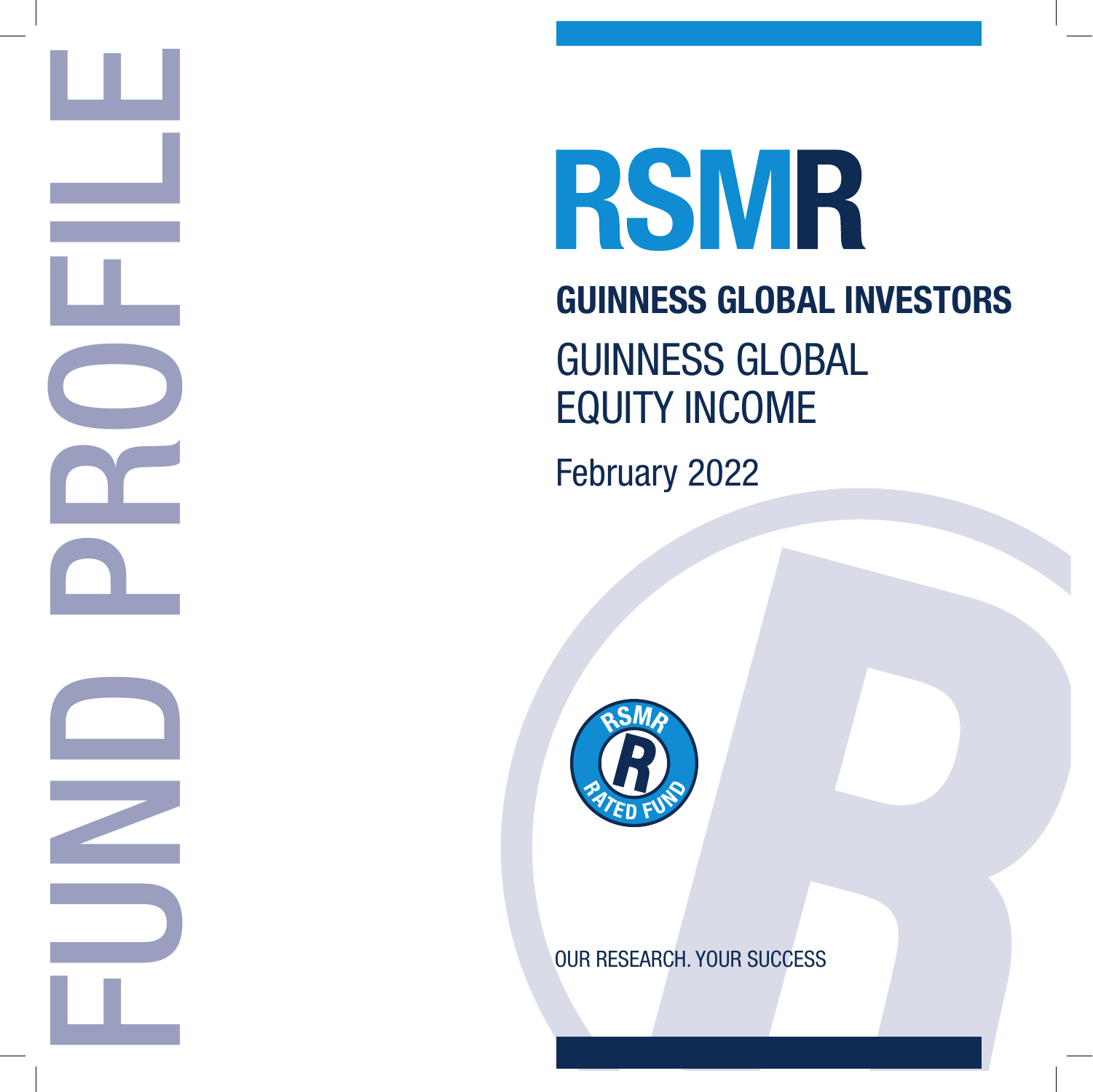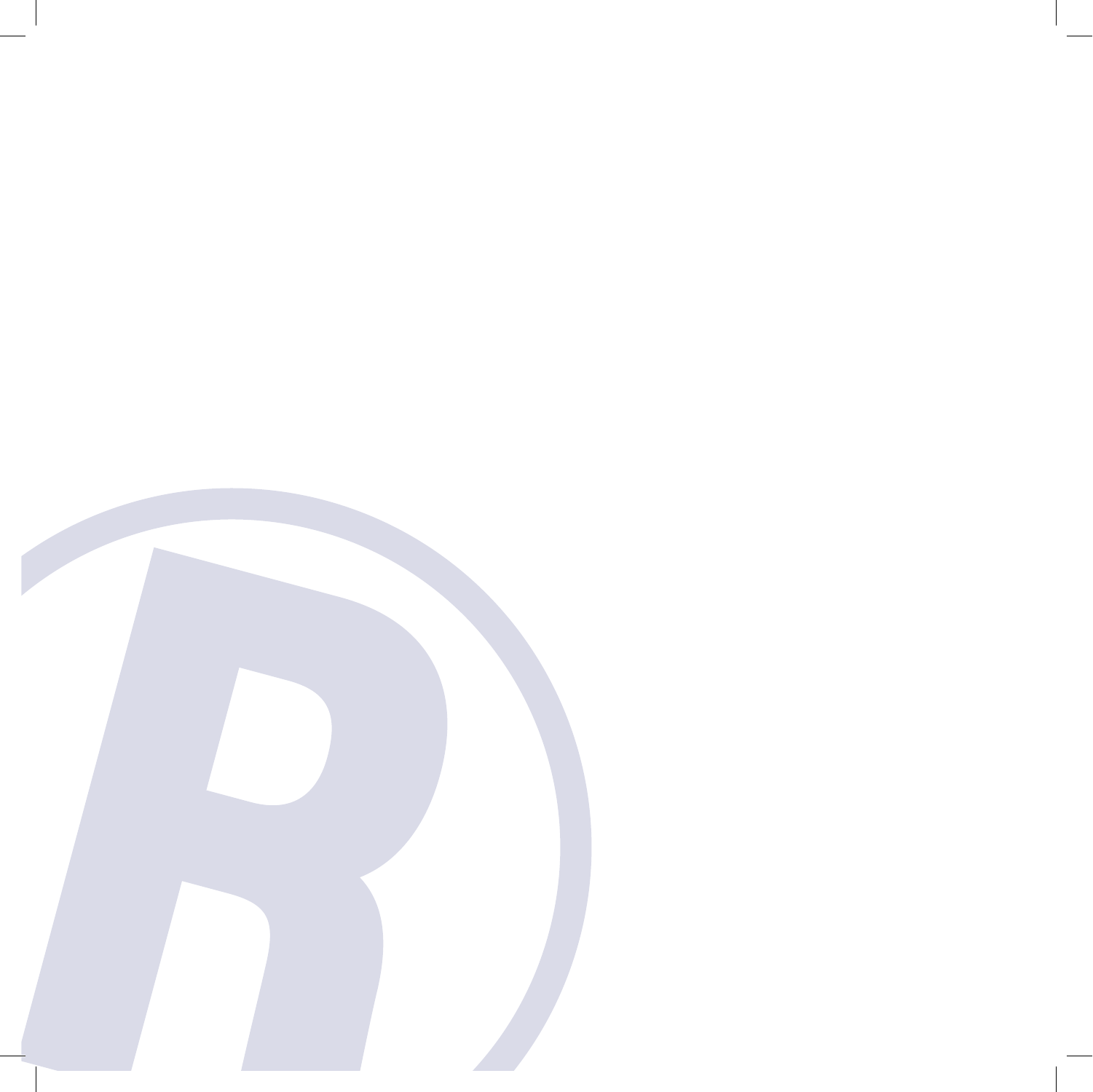## **CONTENTS**

|                                            | 4  |
|--------------------------------------------|----|
|                                            | 5  |
|                                            | 6  |
|                                            |    |
| <b>Fund Manager</b>                        |    |
| <b>Fund Objectives &amp; Targets</b>       |    |
| <b>Investment Philosophy &amp; Process</b> |    |
|                                            | 11 |
| <b>Performance</b>                         |    |
|                                            | 16 |
|                                            | 17 |
| <b>Working with advisers</b>               |    |
| <b>Working with providers</b>              |    |
| <b>Ratings</b>                             |    |



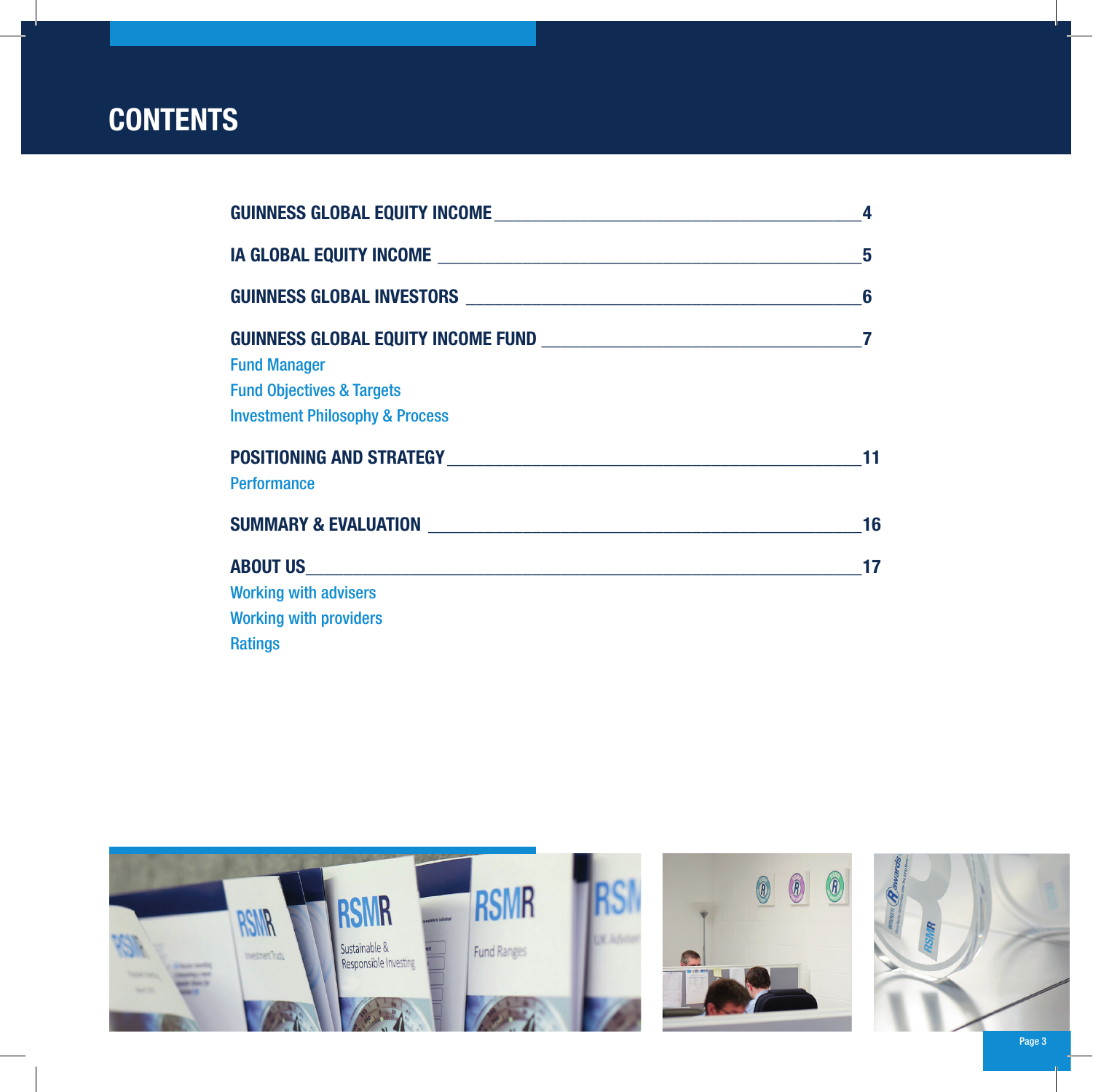

## GUINNESS GLOBAL EQUITY INCOME

OUR FUND PROFILES provide an in-depth review of our leading rated funds and are designed to give advisers, paraplanners and analysts an 'under the bonnet' view of the fund. In providing more detailed commentary than a standard fund factsheet we believe our fund profiles set the standard for the next generation of research notes, aiding in fund selection and in meeting the ongoing suitability requirements expected by the FCA, and helping ensure firms deliver good client outcomes.

All of our rated funds are subject to rigorous and ongoing scrutiny on both a qualitative and quantitative basis. Our fund methodology is available for download from the RSMR Hub – www.rsmr.co.uk

Guinness Global Equity Income Fund has been rated by RSMR since March 2014. The fund was launched in December 2010. The strategy now has over £1.8 billion of assets under management, and it can be accessed via a Dublin-based OIEC and a UK domiciled OEIC fund.

Having worked together on global growth mandates for a number of years the fund managers – Ian Mortimer and Matthew Page – decided to launch an income producing strategy, recognising the importance of income in the production of total returns and the fact that their approach should result in investors being provided with a sustainable and growing level of income. Whilst not having a specific income target, dividend payments have grown every year since launch and the fund has generated capital growth.

The clearly defined investment process has been consistently applied. Investments are selected taking a three to five-year time horizon and, as with other Guinness portfolios, this is a high conviction strategy with an active share in excess of 90% relative to the benchmark. The portfolio is equally weighted with 35 holdings and is managed on a one-in-one-out basis. The investment managers are very conscious of liquidity concerns and by its nature, the fund typically has a low turnover.

The Guinness Global Equity Income Fund provides a solid core holding for global equity income investors.



#### Robin Ghosh – Senior Investment Research Manager, RSMR

Robin joined RSMR in 2018 as Investment Research Manager & Portfolio Manager for the Rfolios discretionary portfolio service.

He has been in the industry for nearly 20 years. After starting his career in Leeds at a firm of stockbrokers he moved in 2004 to BWD Rensburg, which later became Investec Wealth & Investment, as a discretionary investment manager. He managed the portfolios for a wide range of private clients, trusts and charities. Then, after a brief spell as a wealth advisor, he joined the wealth management arm of a regional law firm, managing the investments for a number of families, their pensions and trusts. There, he was also part of the research team and asset allocation committee member that was responsible for maintaining the firm's investment models.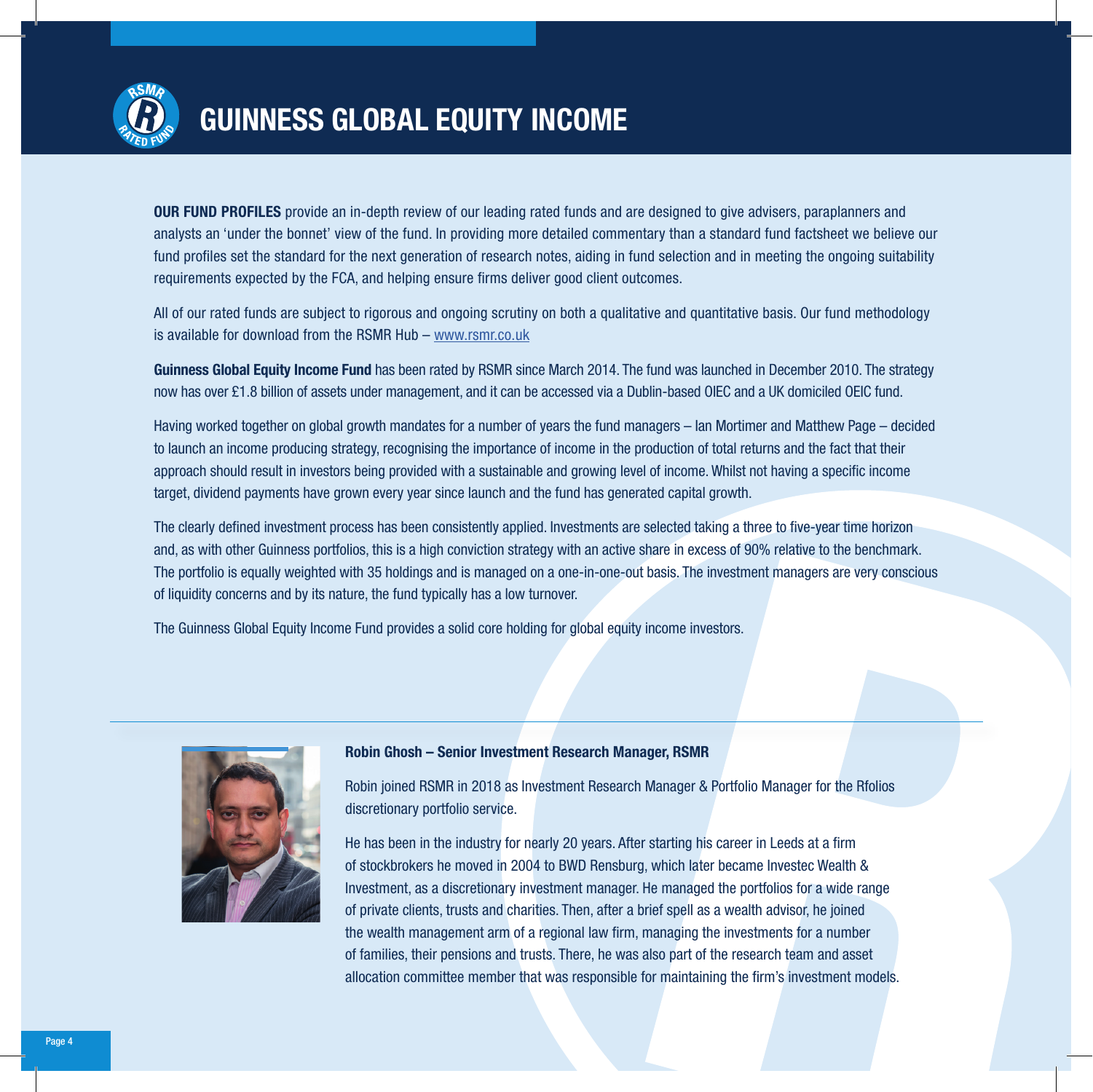Guinness Global Equity Income sits in the IA Global Equity Income sector. Funds in this sector invest at least 80% of their assets globally in equities which must be diversified by geographic region. The fund must also achieve a historic yield on the distributable income of more than 100% of the MSCI World Index yield at the fund's year end on a 3-year rolling basis and 90% on an annual basis.

The last two years has seen a marked deterioration for global equity dividends as the effects of Covid-19 took hold. Many companies slashed dividend payments to conserve cash as large sections of the global economy went into lockdown. This was compounded by regulatory constraints and government pressures to restrict payments. In the UK the cuts to equity dividends in 2020 were particularly sharp and whilst the recovery in pay outs over the following year were strong, total dividends remained 17 percent lower than the 2019 pre-Covid peak. The global backdrop was better and consequently the cuts to global dividends in 2020 were less severe. The rebound in business activity in 2021 and a rise in consumer demand boosted profits for most sectors which were hit by the pandemic and global corporate dividends paid out just 3% less than pre crisis levels in 2021, reflecting a sharp snapback in earnings post the pandemic-driven weakness, coupled with strong corporate balance sheets which bolster the ability of firms to increase dividends.

Mining firms led the dividend pay-outs, boosted by a surge in commodity prices over 2021 which led many companies in this sector to issue additional special dividends. The financial sector also delivered higher dividends, as global central banks such as the Federal Reserve and the European Central Bank relaxed the restrictions on dividends and buybacks that they had imposed in 2020.

2022 should see most global companies raise or hold steady their dividends as earnings were robust in 2021 in a lot of sectors and whilst some growth is already baked into prices, there is still a generally positive outlook for those companies that can continue to grow earnings and take advantage of opportunities.

Volatility in investment styles and short-term sentiment can change quickly, making it challenging to identify clear winners and it is prudent to adopt a balanced approach. Across many markets, valuations are still high relative to history by most metrics, reducing the margin for error should there be surprises to the downside.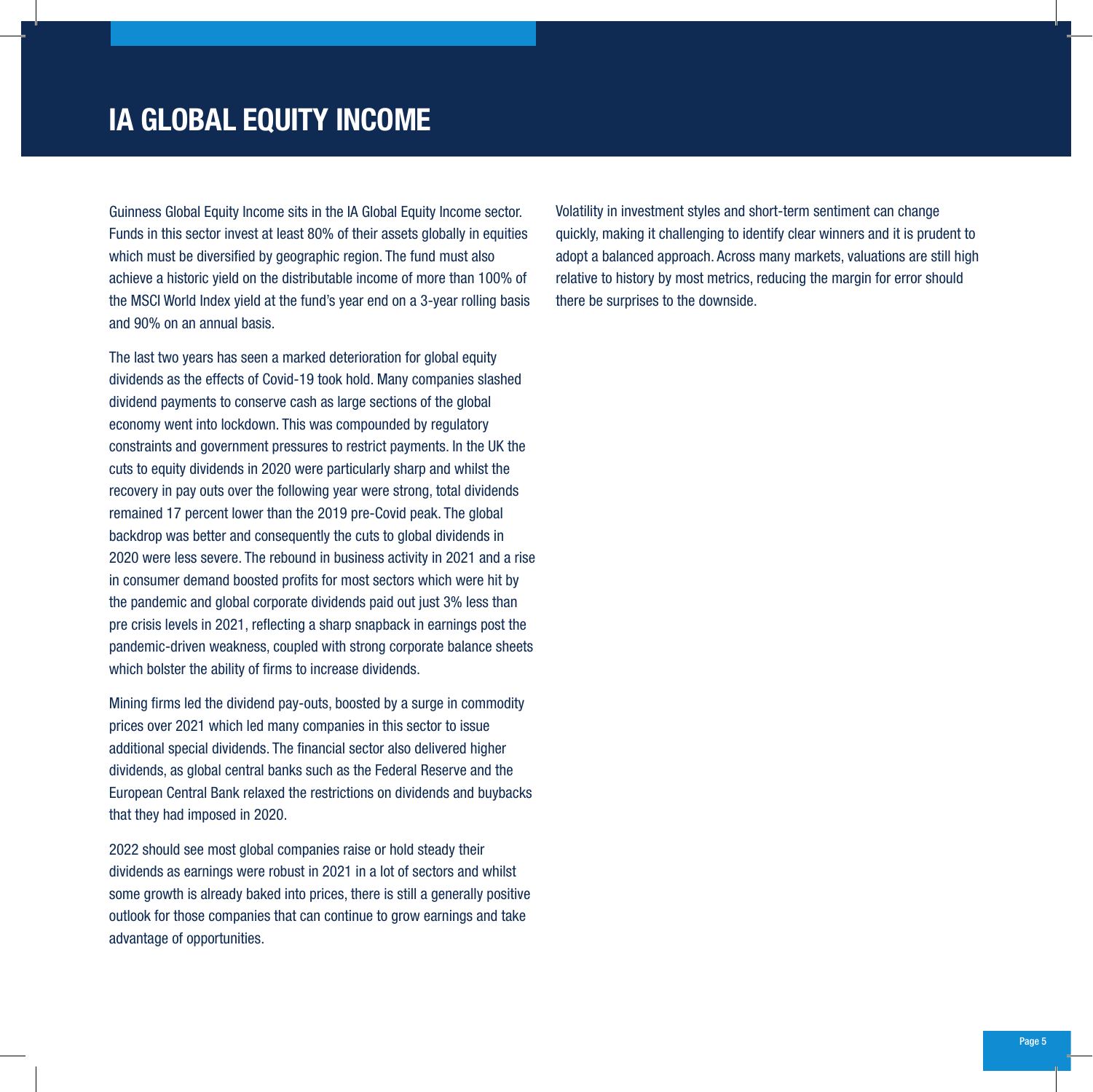## GUINNESS GLOBAL INVESTORS

Guinness Global Investors (founded in 2003) is an independent asset management business 100% owned by its employees. It is part of a group of companies founded by Tim Guinness to manage investment products. Other firms in the group are Guinness Atkinson Asset Management which runs funds for US investors and Guinness Capital Management which provides seed capital for new funds. The investment teams for all products are based in London and the firms benefit from shared resources and shared investment management costs. Business strategy, sales and marketing, compliance and operations for Guinness Global Investors and Guinness Capital Management are undertaken in London. These functions are undertaken in the US for Guinness Atkinson Asset Management.

The combined assets under management were £4.5 billion as at 31 December 2021. Guinness Global Investors has no debt. The group has 52 employees, and it manages a range of OEICs, US mutual funds and segregated mandates. It is well known for managing global equity, energy and Asian equity strategies.

All the firms within the group are 100% owned by their employees and Guinness Global Investor's major shareholder is Tim Guinness (60%). There is an equity incentive scheme in place which has enabled key team members to acquire equity in both Guinness Global Investors and Guinness Atkinson Asset Management.

The group is focused purely on active, non-benchmark constrained, investment management.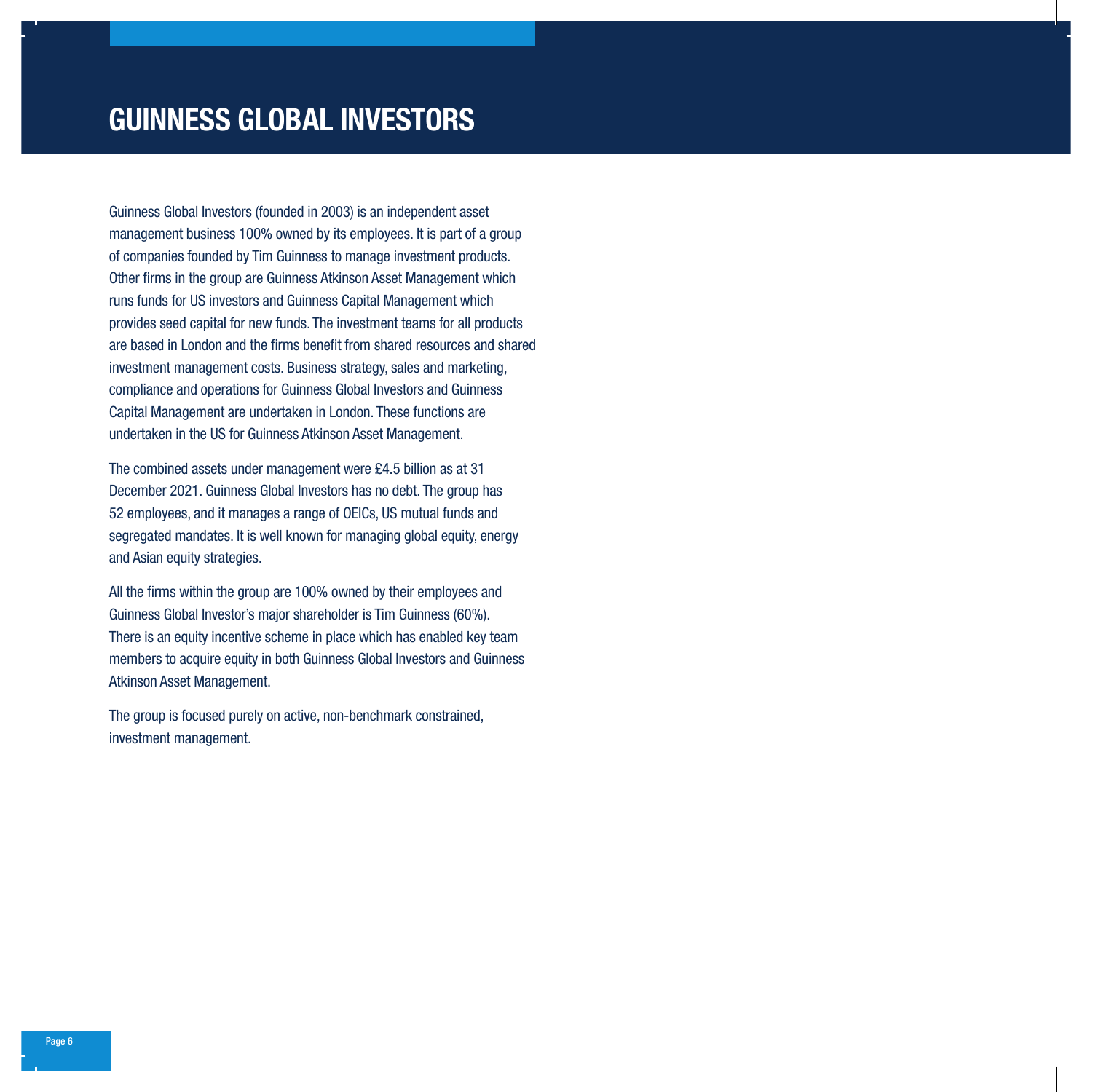

## GUINNESS GLOBAL EQUITY INCOME FUND

| <b>Manager</b>   | lan Mortimer and Matthew Page                                 |
|------------------|---------------------------------------------------------------|
| <b>Structure</b> | <b>OEIC (UCITS). UK Onshore and Offshore Dublin Based</b>     |
|                  | options available                                             |
| <b>IA Sector</b> | <b>IA Global Equity Income</b>                                |
| <b>Launched</b>  | 31 December 2010                                              |
| <b>Fund Size</b> | £1,800m as at 31 December 2021 and £2,100m in the<br>strategy |

#### **Fund Manager**

The fund has been co-managed by Ian Mortimer and Matthew Page since launch. Having managed global growth portfolios together, this fund was their idea and the fundamental aspects of the process draw upon the style of management that they employ on their growth portfolios. This provides the fund with a unique approach to global equity income investing.

Ian and Matthew share equal responsibility for the fund, and they work together with three dedicated analysts – Sagar Thanki, Joseph Stephens and William van der Weyden.

#### **Dr Ian Mortimer, CFA – Portfolio Manager**

Ian joined Guinness Global Investors in December 2006 having just completed a DPhil in Experimental Physics at Christ Church, University of Oxford. He also obtained a Master's in Physics in 2003 from University College London. He is a CFA Charterholder and is also co-manager of the Guinness Global Innovators strategy.

#### **Matthew Page, CFA – Portfolio Manager**

Matthew joined Guinness Global Investors in September 2005. Prior to this, he joined Goldman Sachs on the Graduate scheme working in foreign exchange and then fixed income. He graduated from New College, University of Oxford, in 2004 with a Master's in Physics. He is a CFA charterholder and also co-manager of the Guinness Global Innovators strategy.

The two managers have material stakes (>5%) in the equity of Guinness Global Investors.

#### **Sagar Thanki – Analyst**

Sagar joined Guinness Global Investors in February 2017, prior to which he worked at Bloomberg as an equity specialist, within Financial Analytics and Sales. He graduated from Selwyn College, University of Cambridge, with a Master's in Economics.

#### **Joseph Stephens – Analyst**

Joseph joined Guinness Global Investors in July 2018. He graduated with a Master's in Mathematics from the University of Bath before obtaining a Master's in Investment Management from the Henley Business School. He has also passed the CFA level 3 examination.

#### **William van der Weyden – Analyst**

William joined Guinness Global Investors in 2021 having previously worked at St James's Place DFM as an Equity Analyst, specialising in the UK Technology and Telecommunications sectors. He graduated from Homerton College, University of Cambridge, with a Master's degree in Management, following his BSc in Maths and Physics at the University of Bath. William also holds the IMC qualification.

In addition to Guinness Global Equity Income, the investment team manages the Guinness Atkinson Dividend Builder, a US mutual fund, and dVAM Global Equity Income, which mirrors Guinness Global Equity Income. They also manage Guinness Global Innovators and Guinness Atkinson Global Innovators, which mirror each other and have a global growth focus.

The investment team is relatively stable. An analyst left in Q3 2018 (and he left the investment management industry) and was replaced with Joseph Stephens.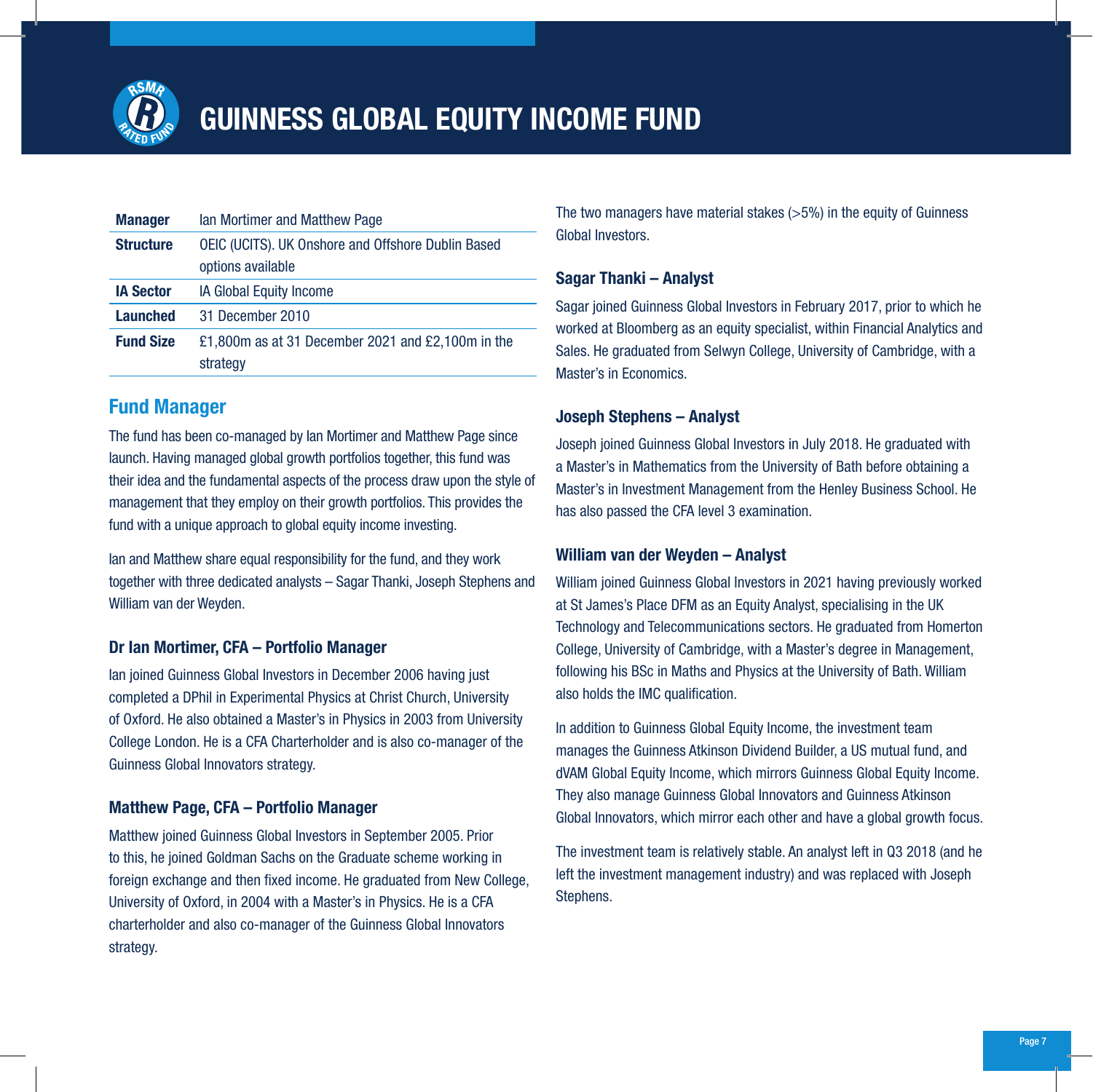#### Fund Objectives & Targets

The genesis of the fund came about at the tail end of the Great Financial Crisis when Ian Mortimer and Matthew Page thought about how they could create a fund that invests in robust businesses that perform well regardless of the economic environment, particularly when the backdrop is more challenging. In developing the ethos of what characterises a good business they struck upon return on capital as a metric that encapsulates many of the factors that they seek. These companies tend to allocate capital well, reinvesting into higher return projects which over time grows the asset base of company and improves cash flow.

The managers believe that there is a persistency in these high return companies and so the high quality companies of the future will have had a high return consistently over the last ten years. The ten-year period was chosen as it encompasses at least one full business cycle and reduces the potential universe of stocks sufficiently to still have a broad spread of sectors and geographies.

The Guinness Global Equity Income strategy is designed to provide income and capital growth by investing in companies that can pay sustainable, growing dividends.

Having managed portfolios focusing on global growth, the fund managers made the decision to launch an income fund which would draw on the investment philosophy and process of their growth orientated portfolios, adapted to produce a growing level of income and offer the prospect of long term capital growth.

#### **Investment Philosophy & Process**

Fundamental analysis is at the heart of the philosophy. The starting point is to determine the investment universe which is about identifying quality, well run, and profitable companies, not just looking for companies with a high dividend yield. The basis of the investment thesis is that good companies tend to stay good.

The first part of the process involves screening the c.16,500 companies listed across the globe and identifying those that have achieved at least a 10% real return on capital in each year over the last ten years. Ten percent is well above the average real cost of capital of around 5-7% over the past 10 years. This means the companies that are achieving this threshold are truly creating value for their shareholders. The most cyclical companies or those with high but declining or volatile earnings will not be able to consistently achieve this level. Business cycles tend to last less than ten years and so the companies in the investible universe have shown they can weather most economic environments. On average, the managers estimate that only 3% of global listed companies pass the threshold and so they think it is a mark of genuine quality. The managers calculate that those that pass the threshold have a 95% chance of achieving a return greater than 10% in the following year, and an 80% chance that they will continue to do so for the next four years. This level of returns enables companies to reinvest in their businesses and compound their equity growth. It also often coincides with the ability to pay a sustainable dividend and, more importantly a growing dividend in the future.

The managers also screen for balance sheet strength by looking at a range of metrics and look for and critical mass by excluding companies with a market capitalisation of less than \$1 billion. After applying these screens there is an investment universe of around 500 companies from which to build the portfolio.

The managers have applied these screens to the full range of globally listed companies each year back to 2000 and have noted the following trends and characteristics:

**Turnover – The universe's turnover is relatively low. Excluding the impact** of new entrants, the average fall-out rate is 5%

Sectors – There is good sector diversity, and weights in the universe have been reasonably constant. More cyclical sectors (such as energy and Commodities) tend to have a lower weighting, as do sectors with no pricing power (e.g. Utilities).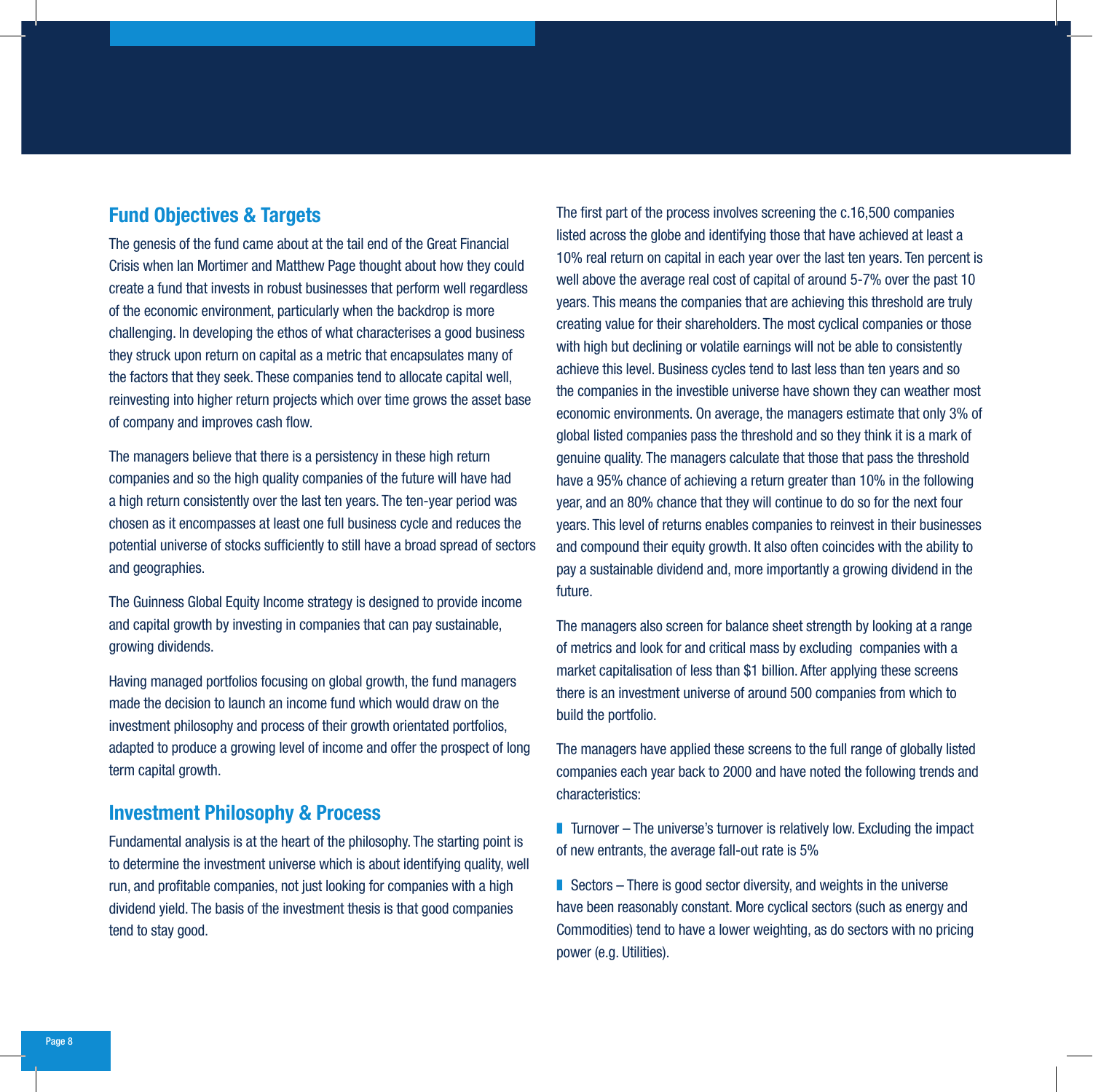Geography – The geographic split has evolved over time. Whilst the number of companies from developed markets has increased, qualifying Asian and other emerging market companies have increased much faster.

**Market capitalisation – As well as a good range of large and mega cap** stocks, a healthy number of mid-sized companies deliver consistent returns.

These characteristics combined (wide diversification across sector, market cap, and geography) mean that the managers are not constrained when selecting potential investments for the portfolio. The screening for persistent high returns on capital identifies many high yielding companies, despite there being no screen applied to dividend yields. On average, since 2000, over 50% of qualifying companies have yielded over 2%.

The next stage of the process is to prioritise companies for further due diligence. Three factors are considered in idea generation: Quality, Valuation and Dividends. In many respects, this is about determining the direction of travel on all three counts. In terms of Quality, they consider margins (absolute and growth), return on capital (absolute and growth) and balance sheet strength (debt/equity, net debt/equity, and interest rate cover). On Value they look at price multiple (price/earnings, EV/EBITDA, and Price/Cash Flow). Dividend yields, pay-out ratios and growth rates are also considered. Idea generation is about screening for a combination of different factors.

Once the ideas have been generated, they subject companies to a thorough due diligence process. Financial models are constructed to understand how the business has evolved over the previous 15 years (if possible). The models cover factors such as growth, margins, uses of cash amongst capital expenditure, acquisitions, share buybacks, repayment of debt, balance sheet evolution, drivers on return of capital, key geographic regions, valuations relative to peers and the company's own history, earnings sentiment and dividend cover.

They also seek to understand what the wider analyst community is forecasting for the business and the drivers behind this. They seek to form an opinion on subjective factors surrounding industry trends and company specific issues.

Meeting company management is not essential – as physicists, the managers prefer metrics over compelling themes or catalysts. Identified themes or catalysts are often priced-in to the valuations of companies, with stretched expectations of growth leading to higher risk than is often perceived.

The process has a strong sell discipline. The key considerations of which are:

- 1. Quality If the quality of a business deteriorates in terms of its return on capital or its balance sheet and growth opportunities
- 2. Valuation If the valuation anomaly the managers identified is diminished or has disappeared
- 3. Dividend If there is a change in capital budgeting or dividend policy
- 4. Conviction If the original thesis no longer holds or they have a better idea

#### **ESG Considerations**

Guinness Global Investors have a firm wide exclusionary policy that prevents investments into cluster munitions and thermal coal extraction and material usage. They are also signatories to the United Nations PRI. They operate a proprietary ESG scorecard and undertake a qualitative assessment of all potential investments and ESG analysis forms part of this. They have developed a model based on the Sustainability Accounting Standards Board's (SASB) materiality matrix which is seen as a risk analysis tool and augments their financial analysis.

Robust analysis is carried out on the governance aspects of the companies, particularly renumeration and this often drives their proxy voting. Carbon intensity and transition risk are other factors which are measured and monitored for the portfolio.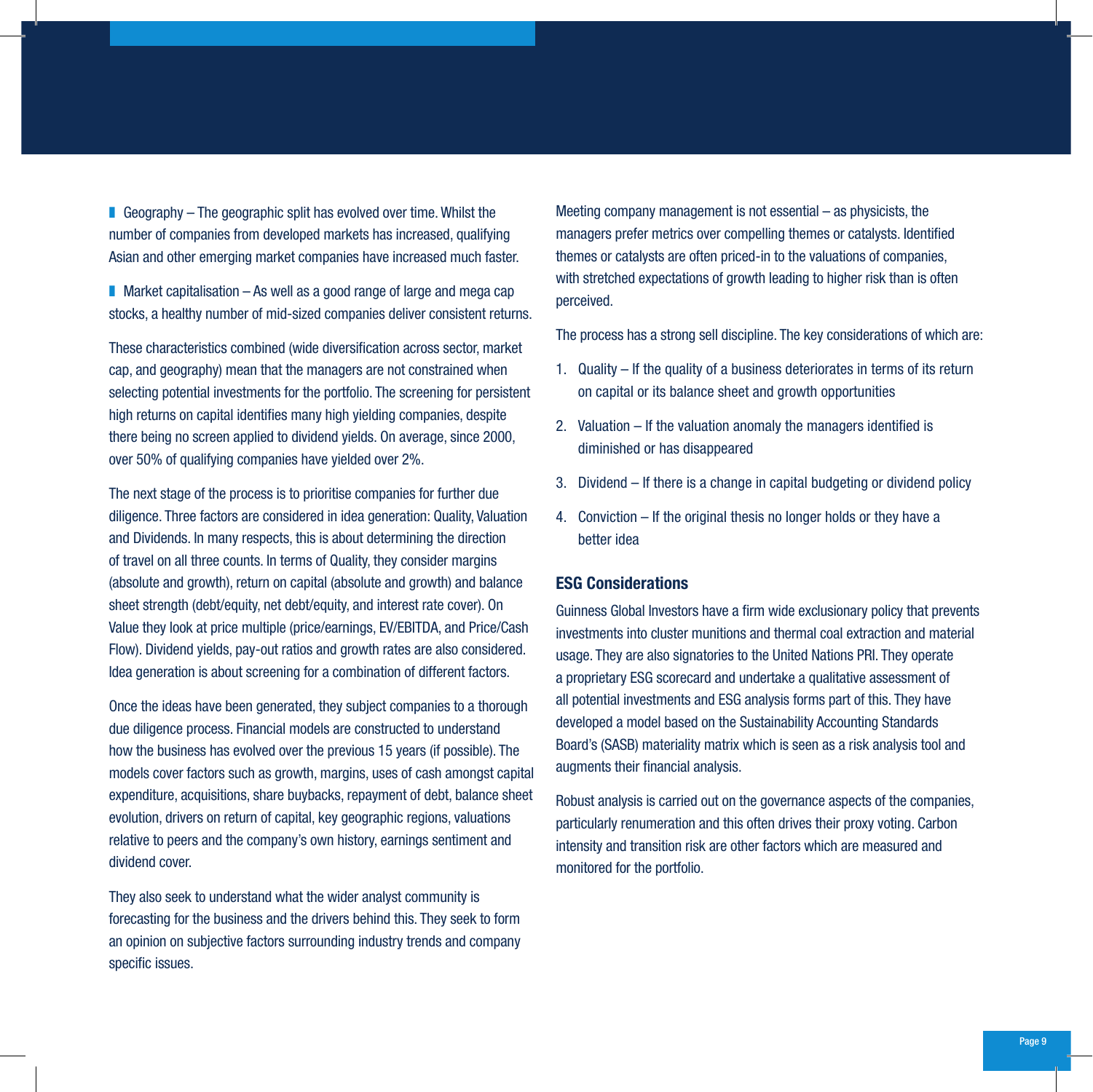#### **Portfolio Construction**

The fund will typically hold 35 equally weighted stocks. The advantages to this approach are that:

- $\blacksquare$  It reduces stock specific risks as the portfolio cannot be overweight in a small number of favoured companies
- $\blacksquare$  There is no long tail of small holdings which can detract from performance
- $\blacksquare$  The one-in-one-out approach results in a strong sell discipline being applied
- $\blacksquare$  The portfolio is truly active and not tied to its benchmark
- $\blacksquare$  The managers will actively trim winners and top up underperformers

The portfolio will normally only hold up to a maximum of 30% in any one Global Industry Classification (GICs) sector. In addition, there is a limit of 20% being directly invested in emerging markets. Typical regional exposures will vary but will likely be within the following bands:

| UК                                          | $0 - 30%$ |
|---------------------------------------------|-----------|
| <b>Europe ex-UK (Developed Markets)</b>     | $0 - 60%$ |
| <b>Pacific ex-Japan (Developed Markets)</b> | $0 - 30%$ |
| <b>North America</b>                        | $0 - 60%$ |
| <b>Emerging Markets</b>                     | $0 - 20%$ |
| <b>Other Developed Markets</b>              | $0 - 20%$ |
| Cash                                        | $0 - 5%$  |
|                                             |           |

Normally, 100% of the fund will be invested in companies with a market capitalisation of over US\$1 billion and the level of turnover on the fund is expected to be between 20-30% per annum with an average 3-5 year holding period.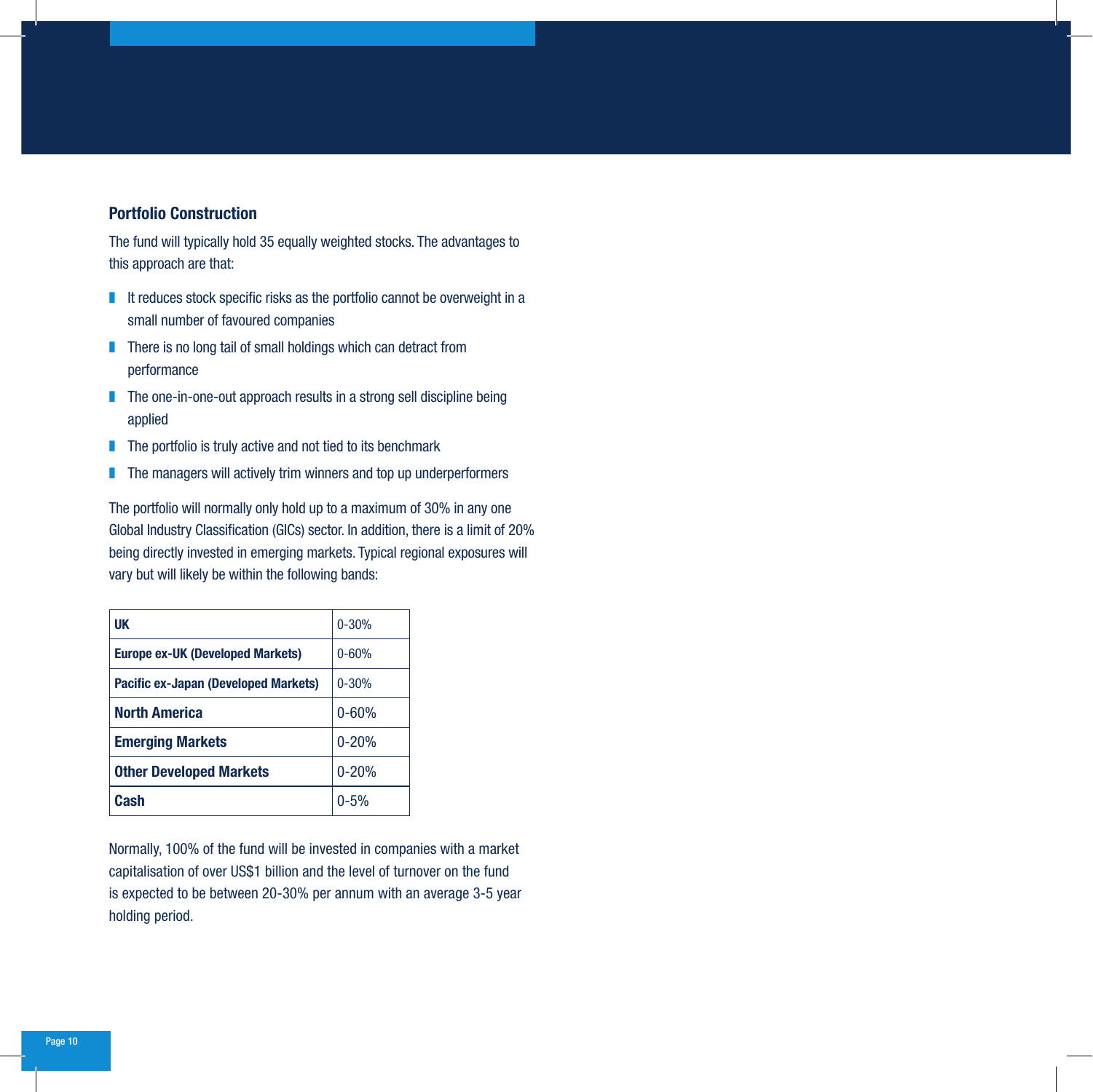## POSITIONING AND STRATEGY

The fund is fundamentally driven by stock selection and is index agnostic. Whilst macro factors are considered at stock level, there is no over-arching macro or thematic strategy. The portfolio structure owes more to the four key tenets to the approach: Quality, Value, Dividend and Conviction.

Quality looks at selecting companies with a long history of persistent high return on capital and avoiding highly leveraged companies. As at 31 December 2021, the average Return on Equity of the portfolio was 28% compared to 22% from the benchmark. The weighted average net debt/ equity of the portfolio was 57% whilst it was 67% on the benchmark.

Value is about selecting companies that are cheap relative to the market, their peers, or their own history. The PE ratio (31/12/21) stands at 18.0x on the portfolio – it is 20.3x on the benchmark. The FCF yield on the portfolio was 4.3% whilst the benchmark stood at 4.8%.

The portfolio targets a moderate dividend yield and does not screen for high dividend companies with the aim being to grow the dividend stream year on year. The net dividend yield on the portfolio at the end of 2021 was 2.2% (net), the gross yield on the benchmark was 1.7%. The weighted average pay-out ratio on the fund was 50%. It was 42% on the benchmark.

In terms of Conviction, the portfolio holds 35 stocks and has an active share in excess of 90%. The managers believe that the companies they hold are well placed to weather whatever happens next and will come out the other side ready for their next stage of growth.

In terms of sectors and geography, the portfolio is still well diversified:



#### Sector Allocation vs Benchmark

 $Index$  Fund

The managers continue to maintain an even balance between quality defensive and quality cyclical/growth companies with approximately 50% in quality defensive companies (for example, Consumer Staples and Healthcare companies) and around 50% in quality cyclical or growth orientated companies (for example, Industrials, Financials, Consumer Discretionary, Information Technology, etc).

Within Financials they do not own any Banks, which helps to dampen the cyclicality of the other Financials held. The fund also has zero weightings to Energy, Utilities, Materials, and Real Estate. The largest overweight is to Consumer Staples.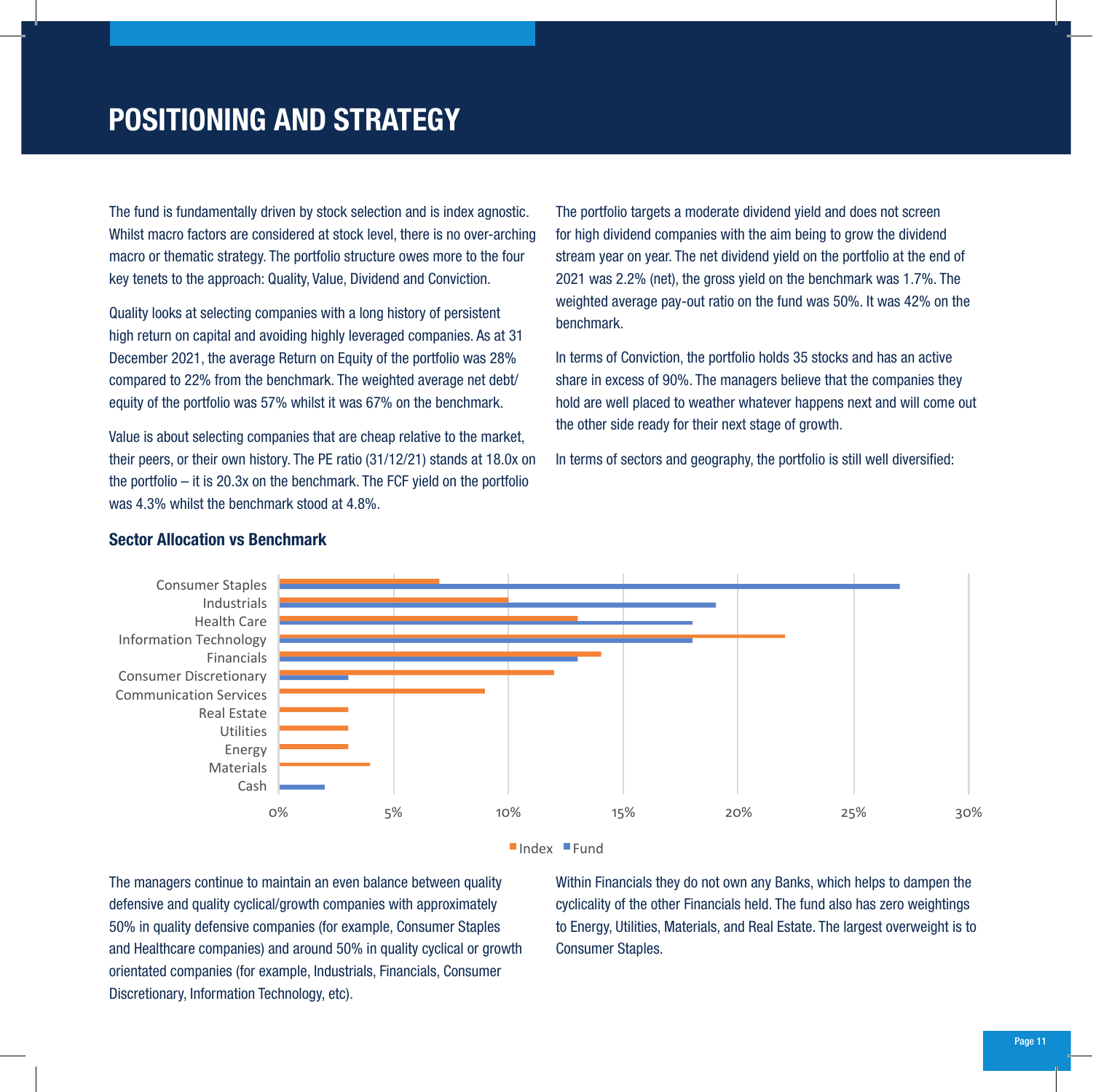

#### Geographic Allocation vs Benchmark



In terms of geographic exposure (see chart above), the largest difference between the portfolio and the benchmark is the exposure to the US (as measured by country of domicile). The portfolio over the quarter had, on average, c50% exposure to North America which comprises around 67% of the benchmark. The largest geographic overweight remains Europe ex UK and the UK (with a combined weighting of 40%).

With regards to the UK exposure, there are two points to note:

1. The fund has a lower exposure to the UK when considered in revenues (c.4%) versus by domicile (c.18%) because they have favoured UK domiciled companies with a more global exposure (such as Unilever, Diageo, British American Tobacco and Imperial Brands); and

2. There is a larger exposure to Asia Pacific by revenues (c.20%) than the equivalent statistic as measured by domicile (c.6%).

Within the Asia Pacific region there is one company in Taiwan (Taiwan Semiconductor) and one company listed in Australia (Sonic Healthcare).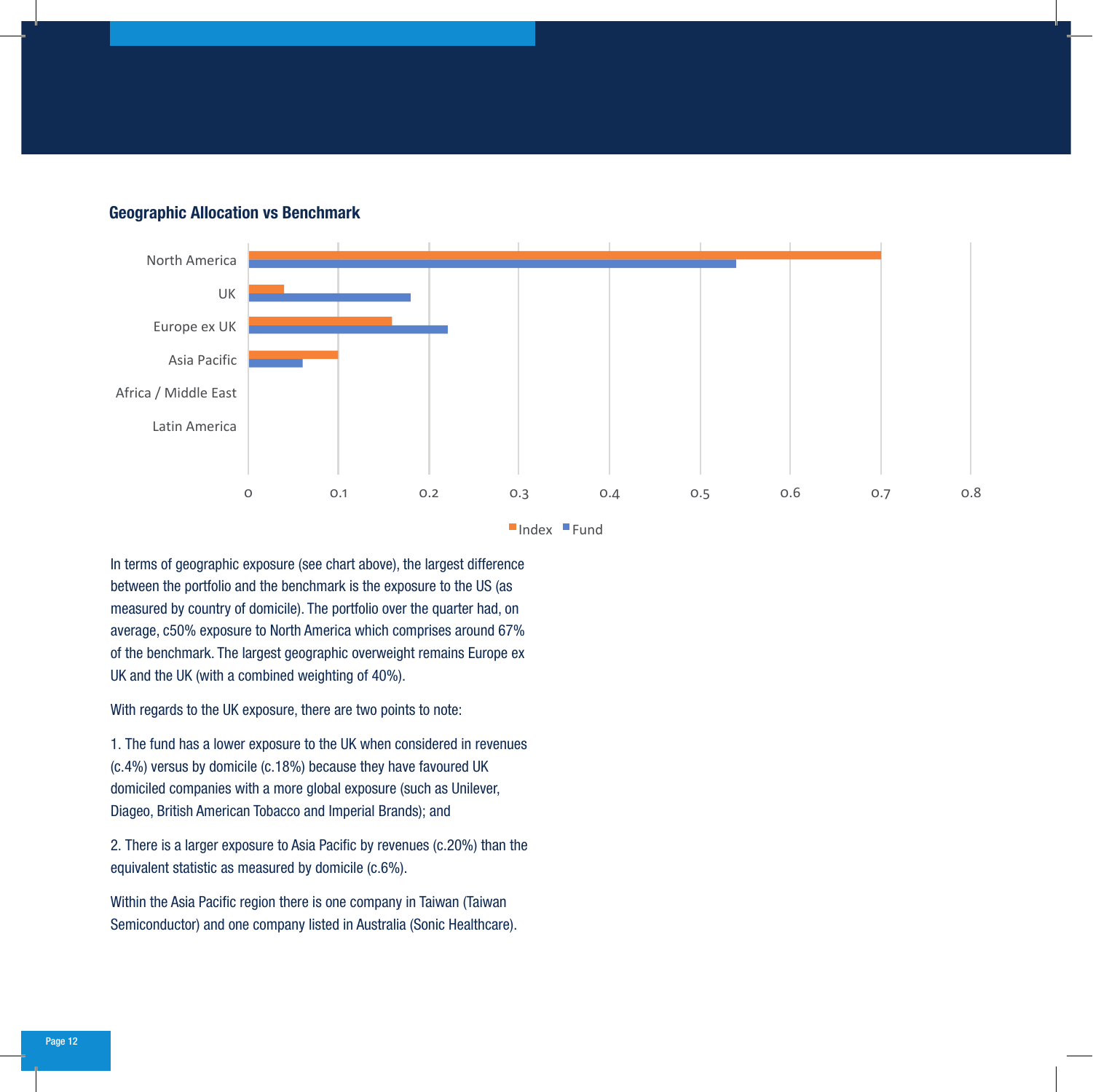#### **Performance**

Over the longer term (one, three and five years), the fund has outperformed the IA Global Equity Income sector average, and since inception the fund has been the top performing fund against its peers, coming 1st out of a peer group of 14 funds. Over ten years, the fund is third out of a peer group of 20 funds. As the portfolio is equally weighted, alpha comes from stock selection, driven by the investment process and any additional contributions from other factors are marginal.

The following graph illustrates the cumulative performance of the fund versus the IA Global Equity Income sector average over the last three years.

#### Performance vs IA Sector Average

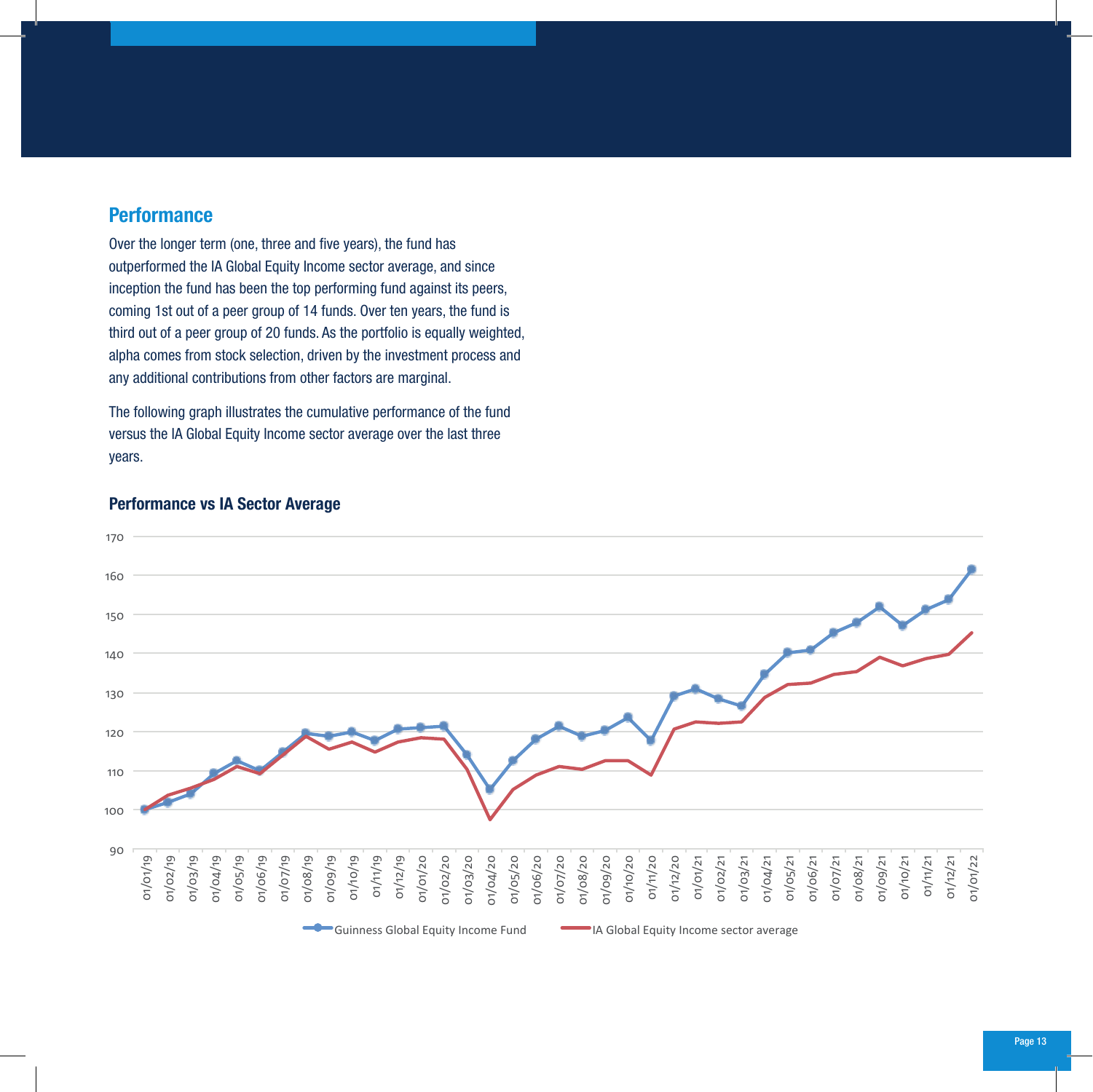As quality is an overriding factor within the portfolio, the managers believe that these types of companies have enabled the fund to outperform its benchmark when markets have fallen. There have been five 10% plus corrections in markets since the fund was launched and the fund did not capture the whole of the downside on these occasions which has enabled it to outperform its peers. Here are the corrections and the downside capture of the fund:

| <b>Reason for Sell Off</b>                      | <b>Start Date</b> | <b>End Date</b> | <b>Downside</b><br><b>Capture</b> |
|-------------------------------------------------|-------------------|-----------------|-----------------------------------|
| European Crisis / Greece                        | 05/02/2011        | 04/10/2011      | 71%                               |
| <b>US Credit Rating Downgrade</b>               | 19/03/2012        | 04/06/2012      | 72%                               |
| <b>China Growth Concerns</b>                    | 31/12/2015        | 11/02/2016      | 53%                               |
| Tech Sell Off / US China<br><b>Trade Issues</b> | 03/10/2018        | 25/12/2018      | 69%                               |
| Coronavirus                                     | 19/02/2020        | 23/03/2020      | 96%                               |

On average the fund only captured 72% of market downside in the five corrections (>10% drawdown) since the fund was launched at the end of 2010 (Source: Guinness Global Investors, Bloomberg).

#### Performance vs IA Sector

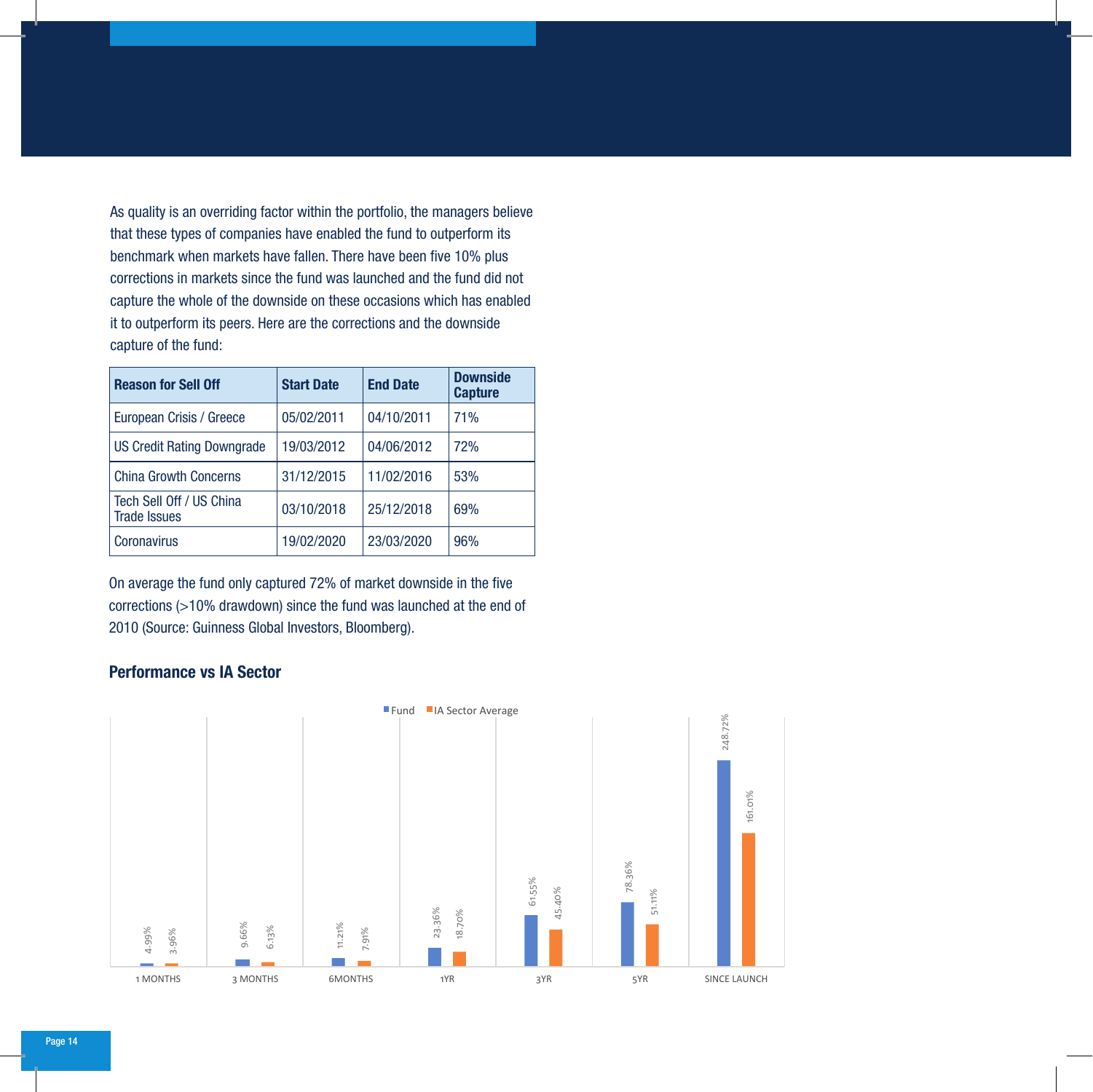When the markets are more risk-on in nature, the portfolio has performed well owing to the quality cyclical exposure capturing most of the upside but, when global markets are driven by the high growth names, the fund will not generally keep up as companies such as Google (Alphabet) and Facebook (Meta) don't pay a sufficient dividend and so will not feature in the portfolio. When markets are experiencing events such as interest rate rises and bond proxy type investments sell off, the portfolio has also performed well as they do not have exposure to longer duration assets in the Utilities and Telecom sectors. In aggregate, the fund has matched the performance of the global indices but with a beta of 0.85.



#### Performance vs IA Sector

In 2021, performance was driven a wide selection of names, across several sectors. Novo Nordisk was one of the top performers on the back of strong sales of the anti-diabetes and weight loss treatments. Microsoft was also a strong contributor, despite it sitting on a lower yield, added to returns. Broadcom, a semiconductor producer and also in the IT sector, produced good returns as it is exposed to secular growth themes such as 5G roll out. The Industrials sector contributed through Eaton, a global

power management company which manufactures engineered products for industrial, vehicle, construction, and aerospace markets. In Financials, Arthur J Gallagher performed well, and Diageo bounced back from a muted 2020.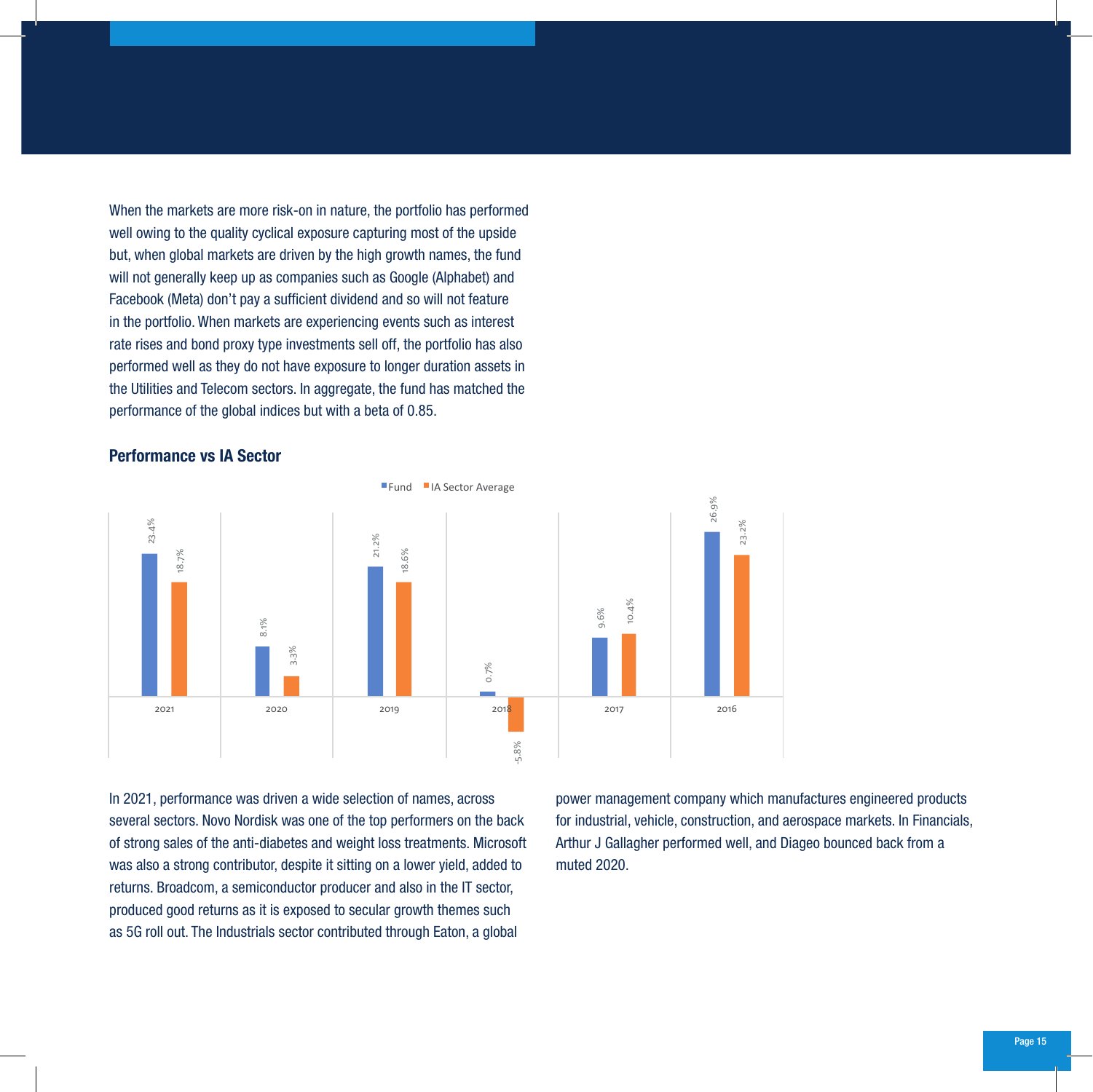### SUMMARY & EVALUATION

Guinness Global Equity Income has been rated by RSMR since March 2014. It was launched in December 2010 when the fund managers, Ian Mortimer and Matthew Page decided to launch an income producing strategy, recognising the importance of income in the production of total returns. The duo decided that their approach to managing global growth mandates, which they had carried out successfully for several years, could be adapted and applied to global equity income mandates.

The crux of the process is to invest in companies which have delivered a 10% return on capital in every year over the last decade, and which have balance sheet strength and critical mass. Having screened the universe of global listed stocks since 2000, over 50% of qualifying companies delivered a yield of over 2% but the screen pays no attention to yield with a focus on quality, stable, profitable companies which differentiates this fund from its peers. In terms of dividends, the managers target a moderate dividend yield with a view to grow the dividend stream year on year. Other than in 2020, when the fund trimmed its dividend by 0.5%, the dividend stream and capital has increased in every year since launch.

This is a high conviction strategy with an active share of over 90% relative to its benchmark, being equally weighted in 35 stocks. This is not a highincome strategy but one of dividend growth. By adopting this approach, long term investors should be provided with a sustainable and growing level of income, and the nature of the process makes it an attractive core holding for global equity income investors.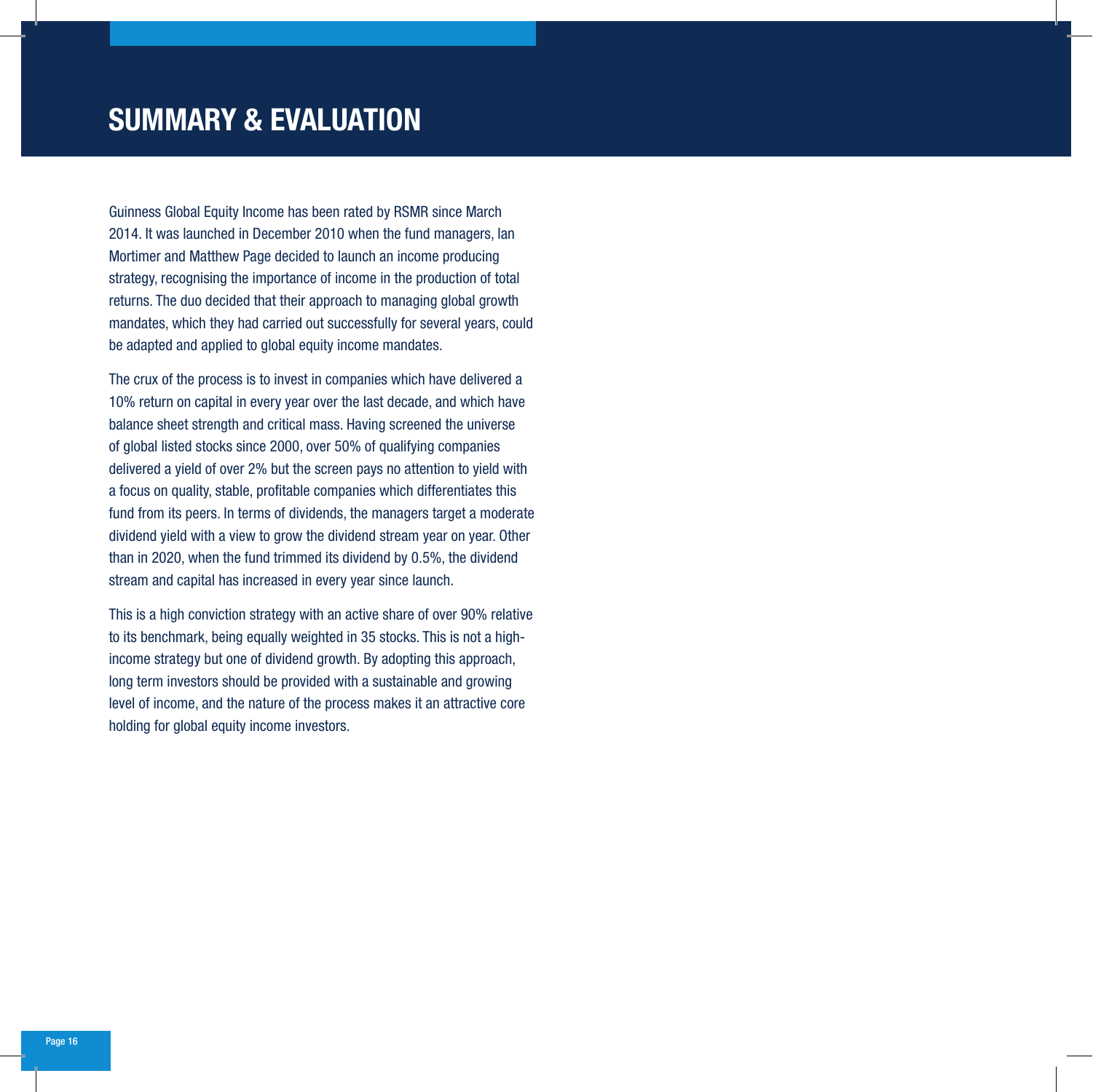## ABOUT US

## **RSMR**

Established in 2004 RSMR provides research and analysis to firms working across the UK's personal financial services marketplace.

Our work is completed with total impartiality, without any conflict of interest and delivered to a high professional standard by a team of experienced and highly qualified people.

#### Working with advisers

We provide specialist research, analysis and support to a diverse range of financial advisers and planners helping them to deliver sound advice to their clients, backed by rigorous and structured research and due diligence.

The main regulatory body in the UK, the FCA, states that personal recommendations made by advisers should be 'based on a comprehensive and fair analysis of the relevant market' and this has led to closer scrutiny of the whole advice process. Our solutions are designed to help advisers meet these challenges whilst recognising that advisory firms require a range of flexible options that best meet their own business needs and those of their clients.

#### Working with providers

We work with all the leading fund groups, life and pension companies and platform operators across the financial services sector offering straight forward and pragmatic advice to help add value and improve their business performance and efficiency whilst treating customers fairly in line with FCA requirements.



#### **Ratings**

Our innovative ratings are now recognised as market leading and cover a broad area of investment solutions including single strategy funds, SRI funds, Multimanager and multi-asset funds, DFMs and investment trusts. Our familiar 'R' logo is now recognised as a trusted badge of quality by advisers and providers alike and a 'must-have' when selecting funds. Our ratings are founded on a strict methodology that considers performance and risk measures but places a greater emphasis on the ability of fund managers to continue to deliver performance in the years ahead. based on our in-depth face-to-face meetings with fund managers across the globe.

We understand financial services and we will work alongside you to deliver tailored solutions that are right for your clients and your business.

Our research. Your success.

The data and information in this document does not constitute advice or recommendation. We do not warrant that any data collected by us, or supplied by any third party is wholly accurate or complete and we will not be liable for any actions taken on the basis of the content or for any errors or omissions in the content supplied.

All opinions included in this document and/or associated documents constitute our judgement as at the date indicated and may be changed at any time without notice and do not establish suitability in any individual regard.

©RSMR 2022. All rights reserved.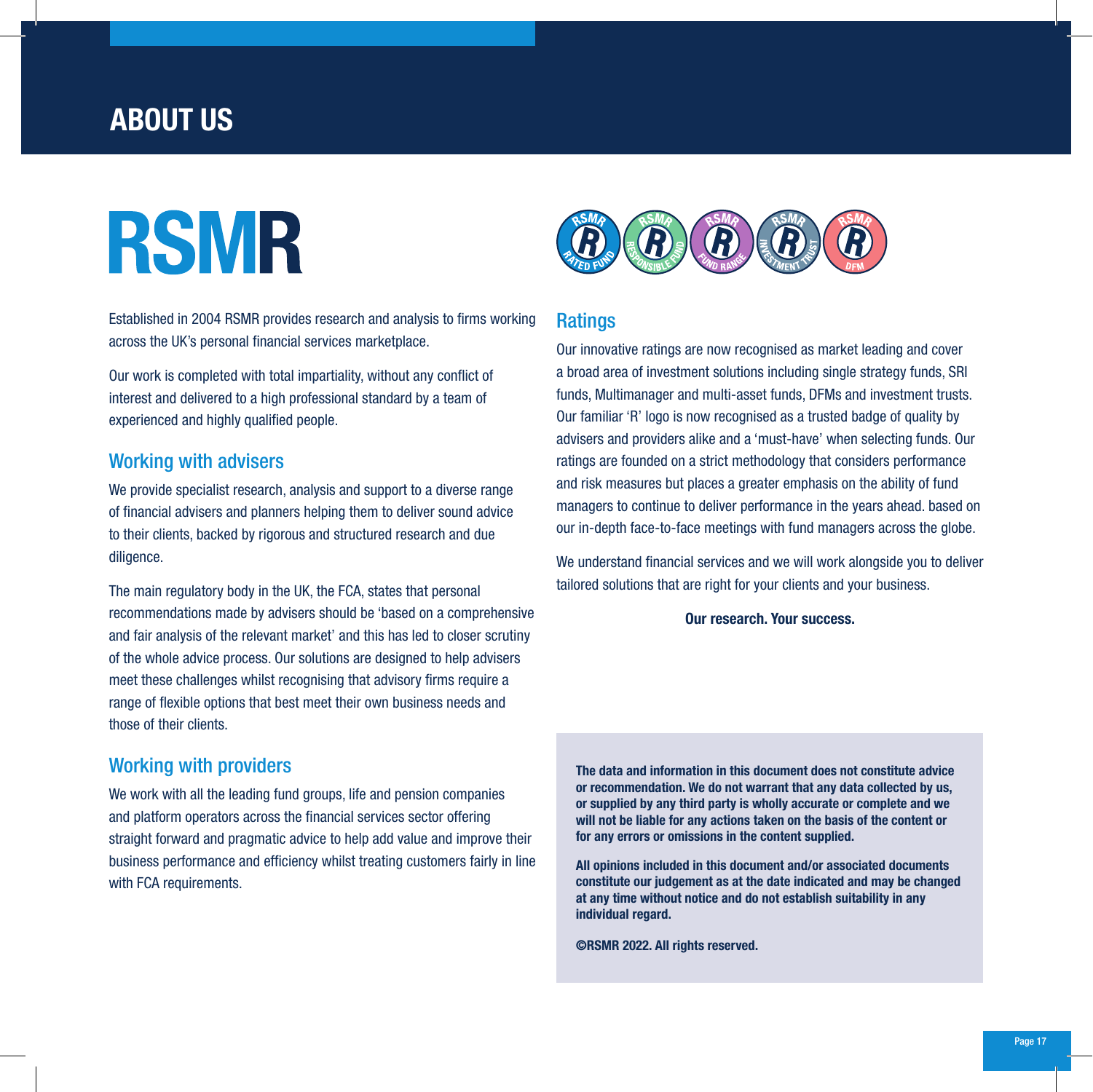## **NOTES**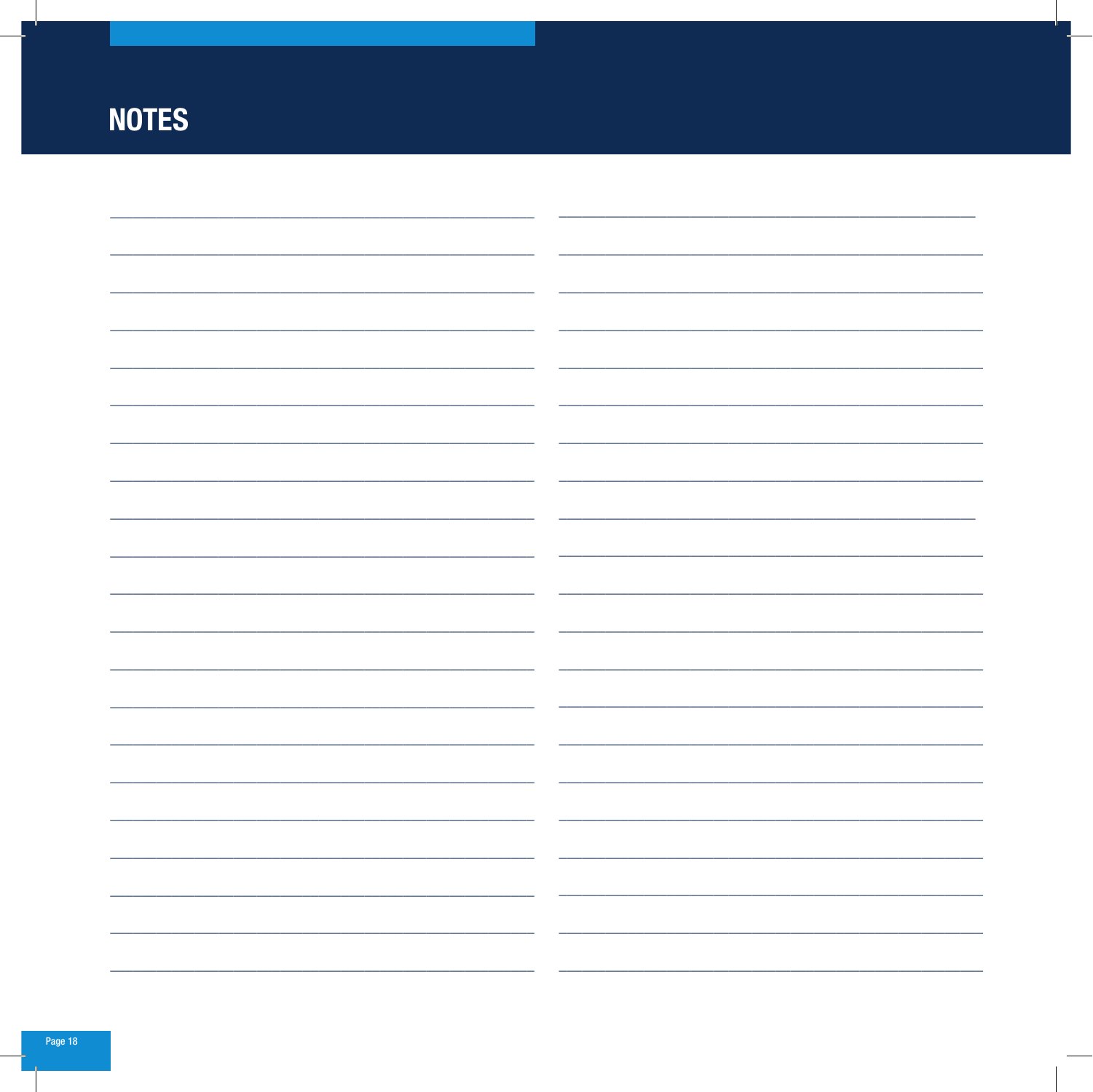